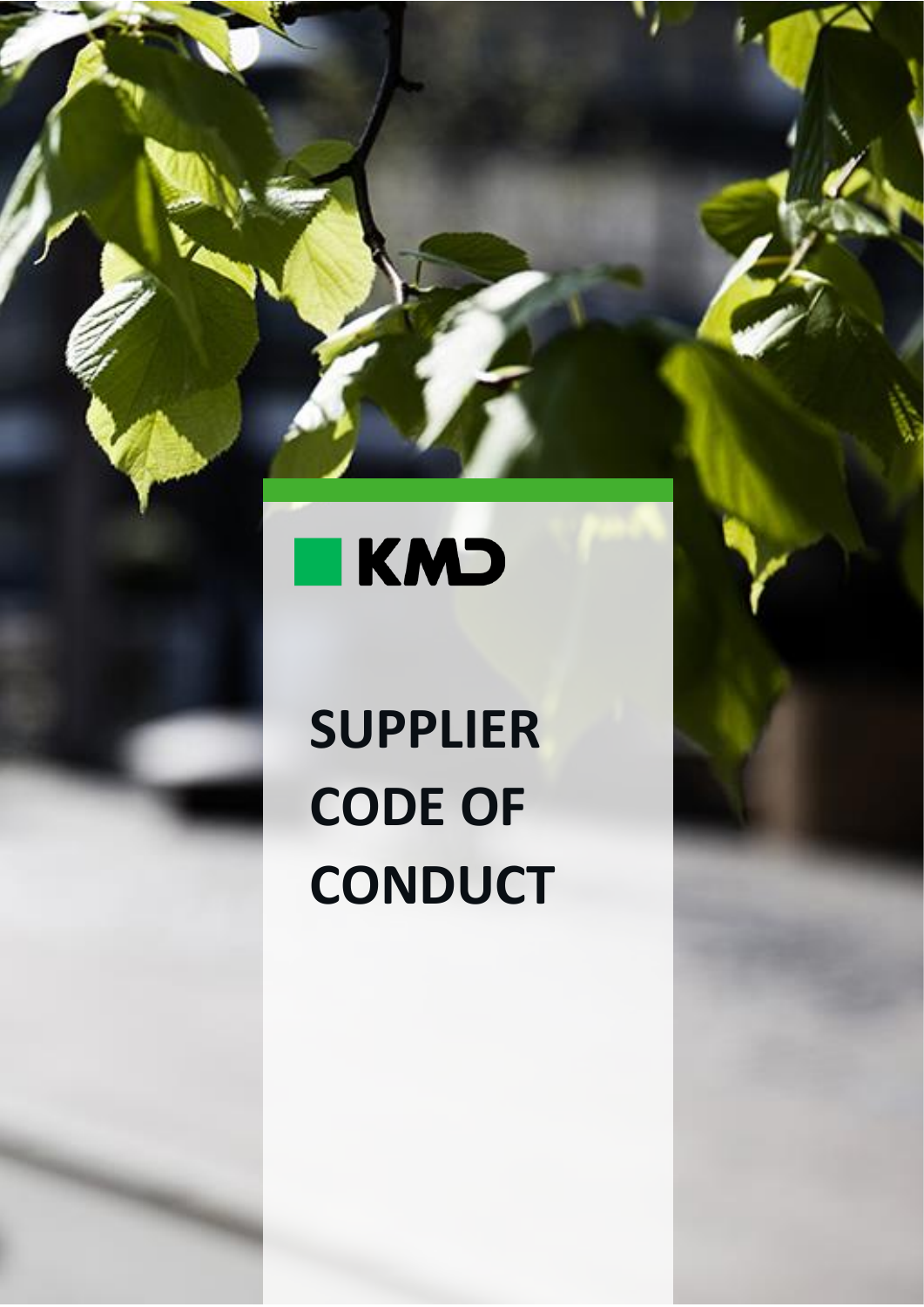# **SUPPLIER CODE OF CONDUCT**

#### **KMD'S COMMITMENT**

Being a responsible IT company, KMD Group is committed to ensuring high ethical standards throughout our business. We are a signatory to the UN Global Compact, we are subject to the UN Declaration of Human Rights and we commit to the OECD Guidelines for Multinational Enterprises, which set out requirements for us and our supply chain.

> *WE REQUIRE THAT OUR SUPPLIERS MAINTAIN THE SAME HIGH STANDARDS ON ETHICAL BEHAVIOR AS WE REQUIRE WITHIN OUR OWN ORGANIZATION*

> > Per Johansson CEO, KMD Group

We expect that our suppliers recognize their social, environmental and financial responsibility. This Supplier Code of Conduct, in the following referred to as the "Code", contains the requirements that we require our suppliers to operate in accordance with;

- business integrity
- human rights and labor
- health and safety
- environmental protection.

The Code is part of the Responsible Supply Chain Program in the KMD Group.

# **SCOPE**

This Code applies to any legal or natural person who supplies goods or services to the KMD Group, in this Code referred to as "supplier" or "suppliers". KMD Group means KMD A/S or any of its directly or indirectly majority-owned subsidiaries.

We expect our suppliers to ensure that their subsidiaries, affiliates and sub-suppliers which directly or indirectly provide goods or services to the KMD Group also meet the requirements of this Code. This entails that the subsidiaries, affiliates and sub-suppliers must be informed about and implement measures necessary to comply with the principles of this Code.

# **GENERAL PRINCIPLES**

Compliance with this Code is an enforced part of any agreement or contract between a supplier and the KMD Group, just as the supplier is required to comply with applicable laws and regulations.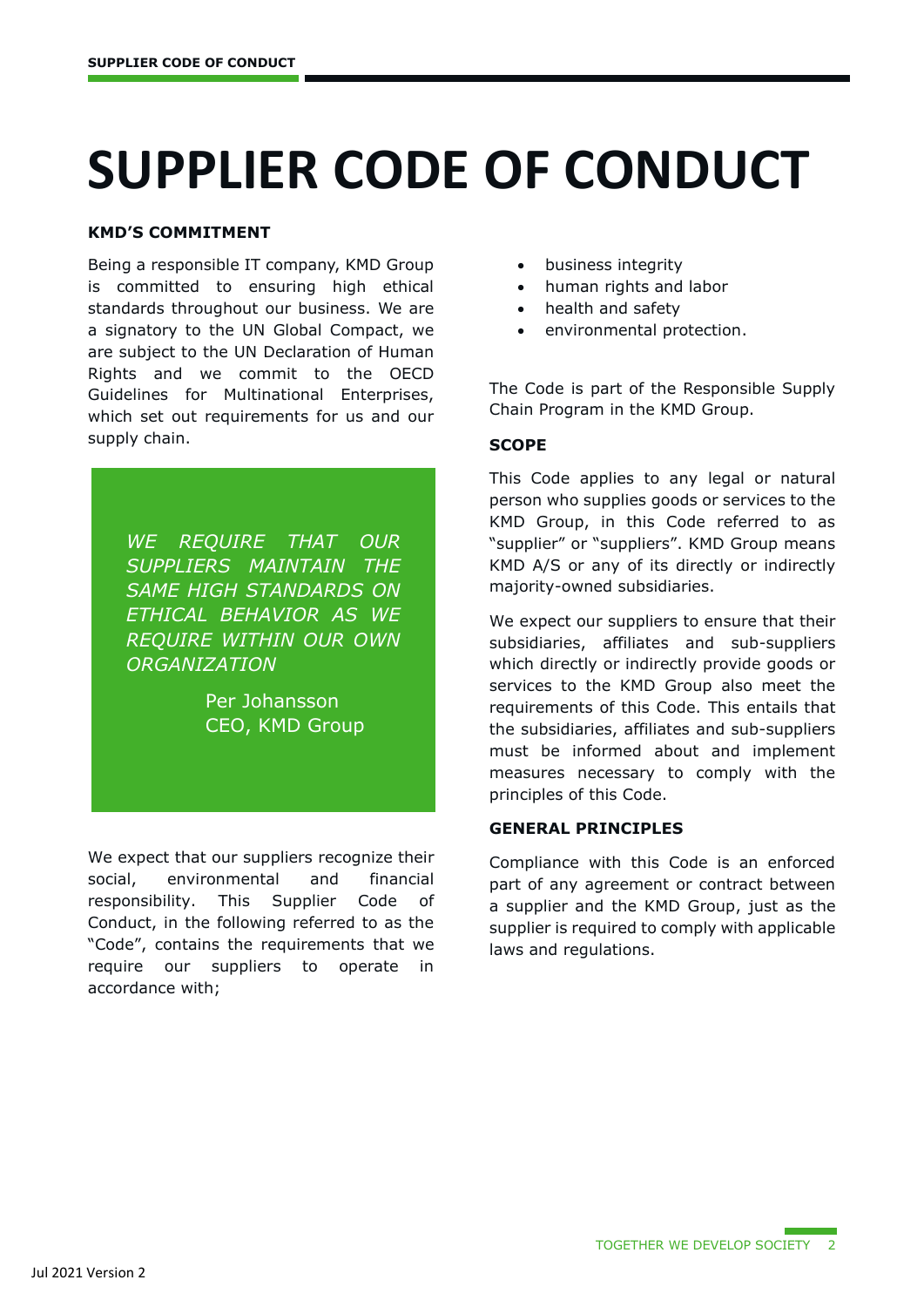#### **BUSINESS INTEGRITY**

In the KMD Group, we continuously work on maintaining high standards of ethical conduct. We expect the same from our suppliers.

#### **Corruption, Gifts and Entertainment**

The supplier must comply with applicable laws and regulations concerning anticorruption, including the UK Bribery Act and the US Foreign Corrupt Practices Act. The supplier must focus actively on avoiding any form of corruption, including extortion and bribery or similar methods, employed for the purpose of acquiring unlawful commercial advantages.

The supplier must also refrain from offering lavish gifts and extravagant entertainment to any employees of the KMD Group or on behalf of the KMD Group.

#### **Money Laundering**

The supplier must be firmly opposed to all forms of money laundering and must only conduct business with partners involved in legitimate business activities with funds derived from legitimate sources. The supplier must take reasonable steps to prevent and detect any illegal form of payments and prevent its financial transactions from being used by others to launder money.

#### **Sanctions**

The supplier must take reasonable steps to ensure that no entity or person subject to the sanctions lists of the UN, the EU or other applicable sanctions laws and regulations, is involved in or unlawfully benefits from the

supplier's operations, including its supply chain. In addition, the supplier must prevent involvement in any transaction prohibited by applicable sanctions laws and regulations.

#### **Competition Law**

The supplier must comply with applicable competition laws and regulations, including national, EU and US competition law and must not cause or be part of any breach hereof.

# **Confidential Information and Data Protection**

The supplier must treat data belonging to the KMD Group with confidentiality and protect it against unauthorized use, unlawful processing and against accidental loss, destruction, damage, alteration or disclosure.

The supplier must ensure that personal data is handled in accordance with applicable data protection laws and regulations.

# **Conflicts of Interest**

The supplier must ensure that its employees do not participate in any activities where there is a conflict between the personal interests of the employee and the professional interests of the supplier in its relationship with the KMD Group.

#### **Tax**

The supplier must act in accordance with applicable national tax laws and regulation, including joint taxation, and the OECD Transfer Pricing Guidelines for Multinational Enterprises.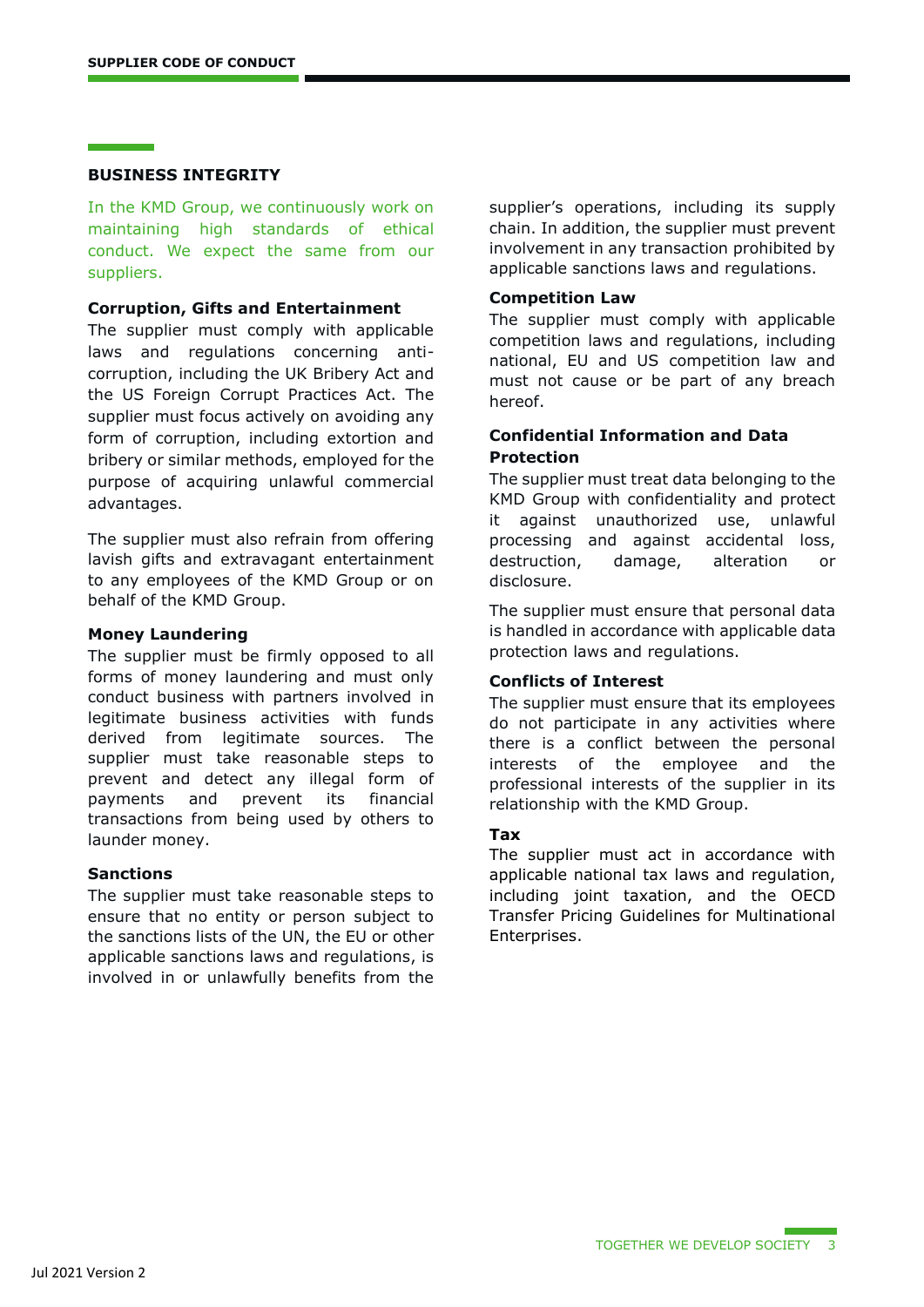# **HUMAN RIGHTS AND LABOR**

The KMD Group believes that all employees deserve a fair workplace. We therefore expect our suppliers to treat employees with the utmost dignity and respect.

#### **Human Rights**

The supplier must support and respect internationally proclaimed human rights.

# **Freedom of Association and Collective Bargaining**

The supplier must respect the employees' right to form and join associations of their own choosing and their right to collective bargaining.

#### **Forced and Compulsory Labor**

The supplier must support the elimination of all forms of forced and compulsory labor and must ensure that it does not occur in any part of its supply chain. If the supplier is subject to UK Modern Slavery Act 2015, the supplier must ensure compliance with the requirements therein.

#### **Child Labor**

The supplier must respect children's right to development and to receive education, and the supplier must never support or make use of child labor. Child labor is defined as work performed by young people under the age for completing compulsory education, and work may not in any case be performed by young people of less than 15 years of age (14 years of age where this is permitted in pursuance of the ILO convention 138, cf. note 3). Where local laws and regulations provide for a higher age limit, this must be respected.

# **Non-discrimination**

The supplier must ensure equal rights and opportunities for its employees and the supplier must not discriminate based on race, ethnicity, gender, age, marital status, religion, political affiliation, union membership or sexual orientation.

#### **HEALTH AND SAFETY**

Workers' health, safety and wellbeing are important to the KMD Group.

The supplier must ensure sufficient working conditions for its employees that comply with applicable laws and regulations. The KMD Group requires the supplier to integrate sound health and safety practices and to ensure that all workers have the right to refuse unsafe work and to report unhealthy working conditions.

# **ENVIRONMENTAL PROTECTION**

The KMD Group continuously works on minimizing our negative environmental impact and we expect our suppliers to share this commitment.

The supplier must comply with all relevant legislation. The supplier must seek to prevent, minimize and attend to any adverse environmental impact of the supplier's own activities, products and services.

Suppliers must deliver and use products with ecolabel and energy saving products to the extent such products are available in the market unless KMD has specifically requested otherwise. Suppliers of electronic hardware must comply with the RoHS directive (2011/65/EU) and (EU) 2015/861).

# **Minerals and Metals from Conflict-Affected and High-Risk Areas**

If the supplier supplies products or components of products which contain metals or minerals covered by the OECD "Due Diligence Guidance for Responsible Supply Chains of Minerals form Conflict-Affected and High-Risk Areas", the supplier must ensure compliance with these guidelines.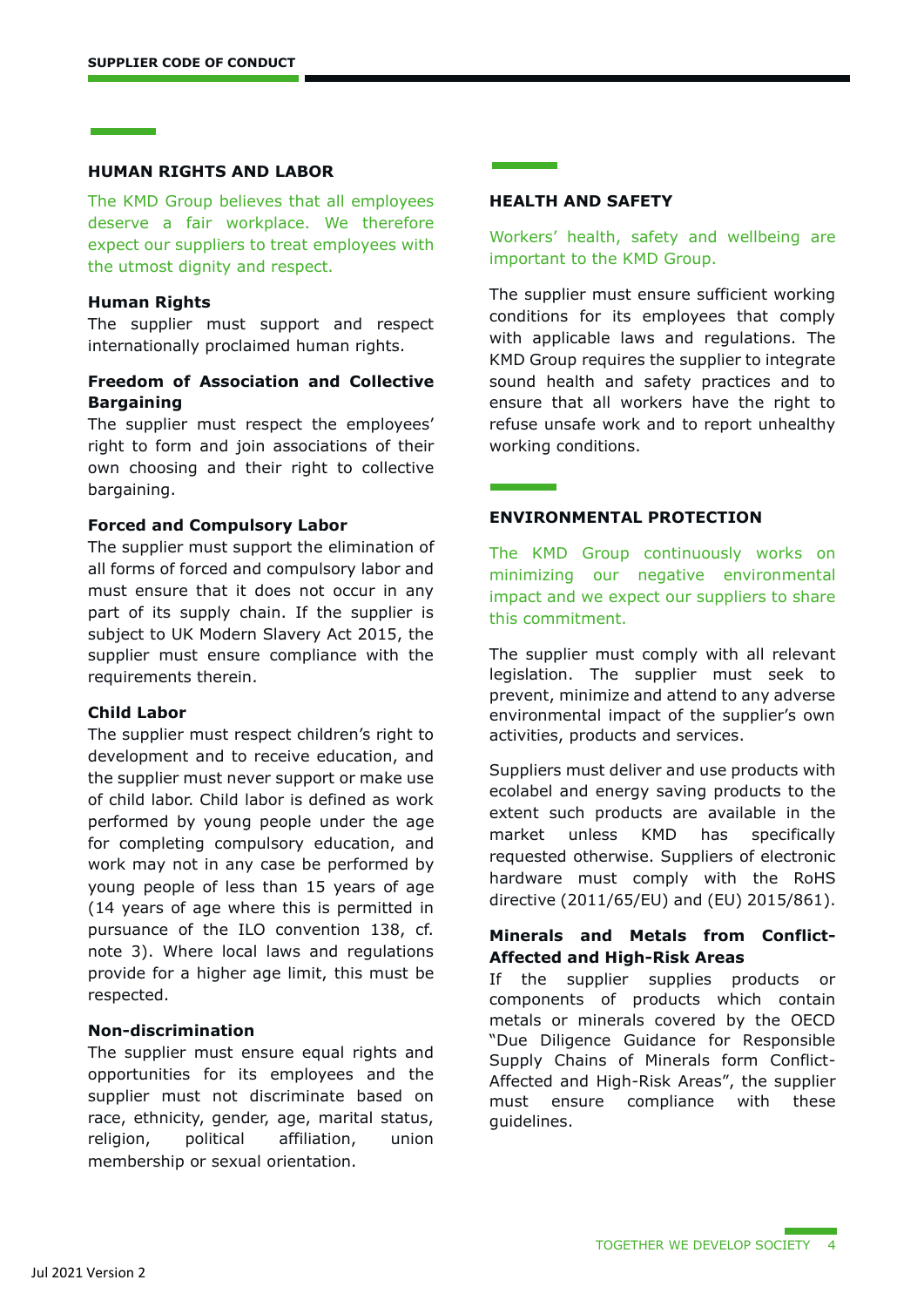#### **COMPLIANCE WITH THIS CODE**

The supplier must ensure fulfilment of its obligations under the terms of this Code and be able to document its processes for fulfilment of the individual obligations at the KMD Group's request. Depending on the risk profile of the supplier, it may be asked to participate in the KMD Group annual supplier screening process. Subject to prior notice thereof, we additionally reserve the right to conduct an audit to verify that the supplier complies with this Code.

The KMD Group believes that dialogue is paramount to achieving the standards set out in the Code. If the supplier acts in noncompliance with one or more of the principles of this Code, the KMD Group will cooperate with the supplier to draw up a remedial plan. Only when we assess that a supplier is not capable nor showing any intention of remedying the issue, or when repeated violations of the Code are made by the supplier, will we consider it a material breach, and the result may be a termination of the cooperation.

#### **REPORTING NON-COMPLIANCE**

The supplier is encouraged to promptly report possible violations of laws, regulations or this Code to its primary contact in the KMD Group.

If it is not possible or appropriate to use the ordinary reporting avenues, possible violations made by KMD Group employees or consultants acting on behalf of the KMD Group may be reported via the KMD Group Whistleblower Program.

# **It is possible to report via the following whistleblowing avenues:**

- **—**Electronic Whistleblower System: [kmd.whistleblowernetwork.net](file://///kmd1h/priv4/Z6MNX/2.%20Anti-Corruption/Adfærdskodeks%20-%20Leverandører/Leverandørkodeks%20v2.0%20-%20drafts/Design/Compliance%20with%20this%20Code)
- **—**KMD Group in-house Compliance Officer: Mail: complianceofficer@kmd.dk Phone: +45 4178 3093
- **—**Independent Whistleblower Attorney, Anders Etgen Reitz: Phone: +45 5374 2710

Any contact via the Whistleblower Program will be treated and stored confidentially. The KMD Group guarantees that reporting made in good faith about possible violations conducted by the KMD Group will not have negative effects on the cooperation with the supplier.

Visit [https://www.kmd.net/about](https://www.kmd.net/about-kmd/csr/supply-chain)[kmd/csr/supply-chain](https://www.kmd.net/about-kmd/csr/supply-chain) to download the latest version of the Code and to find more information about KMD Group's Responsible Supply Chain Program.